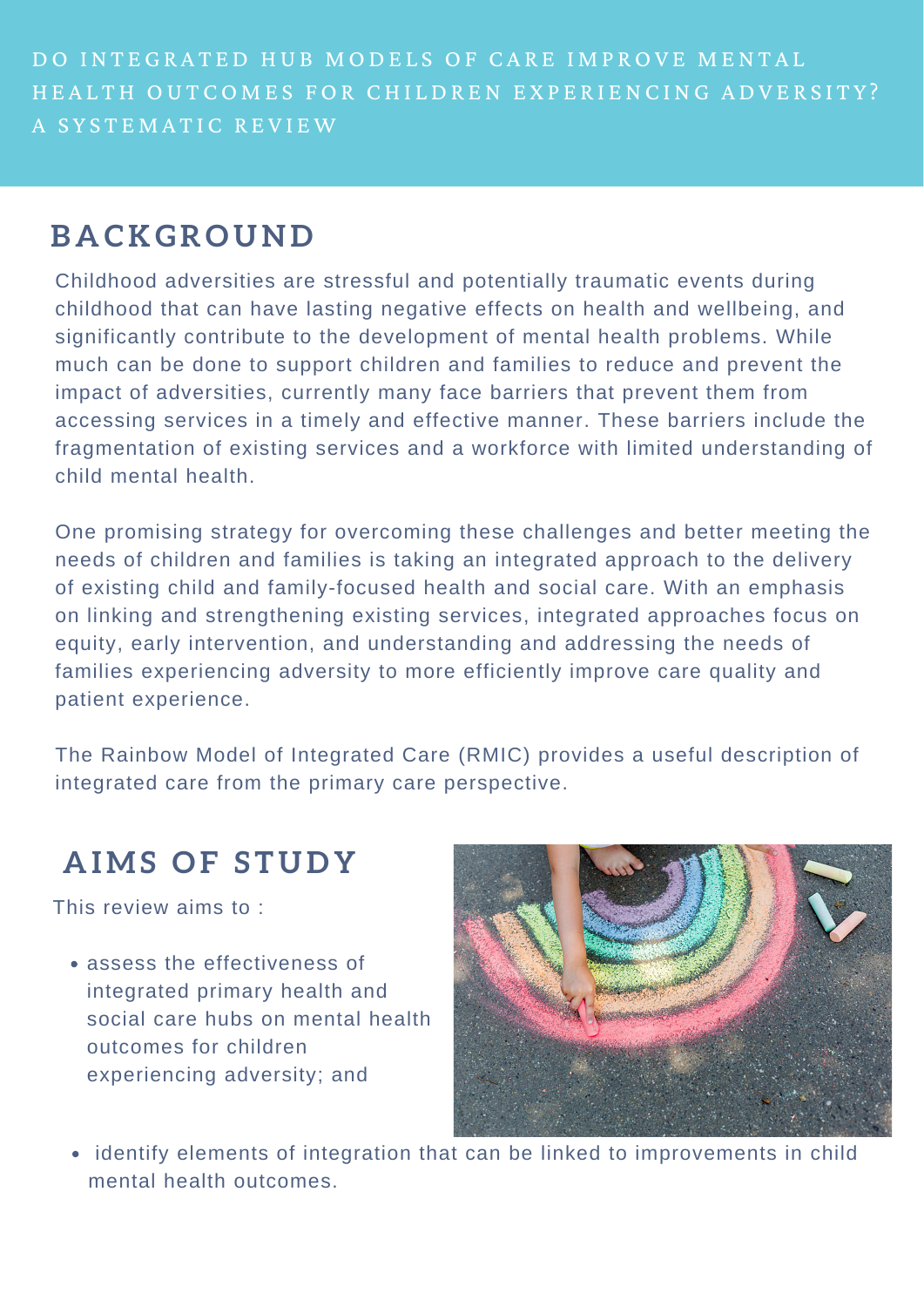### **ME T H O D S**

In total 5961 references were retrieved. Of these, four studies involving children aged 0 - 12 years experiencing one or more adversities were included. On average, most children were male (60.5%), and Hispanic or African American  $(82.5\%)$ .

- clinical integration (including case management, patient-centred care, patient education, and continuity of care)
- professional integration; and
- organisational integration including co-location.

PubMed, OVID Medline and PsychINFO databases were systematically searched for relevant articles (records dated between 2006 and 2020). Studies were included if they met the below criteria:

- peer-reviewed studies;
- included children aged 0 12years experiencing adversity;
- were situated within a primary health care setting e.g. GP clinic, community health service;
- included integration within at least two dimensions of the Rainbow Model of Integrated Care
- included integrated care that had intersectoral linkages with health and social services;
- assessed child mental health outcomes (i.e. depression, anxiety); and
- were written in English.

### **K E Y F I N D I N GS**

Three studies with low-moderate risk of bias reported improvements in mental health outcomes for children experiencing adversity receiving integrated care. The remaining study (the only RCT in this review) did not show significant improvements in mental health but showed a significant interaction effect of time and intervention on parenting skills and a trend toward improvements in parenting quality.

The most common dimensions of effective integrated hubs based on the Rainbow Model of Integrated Care were: